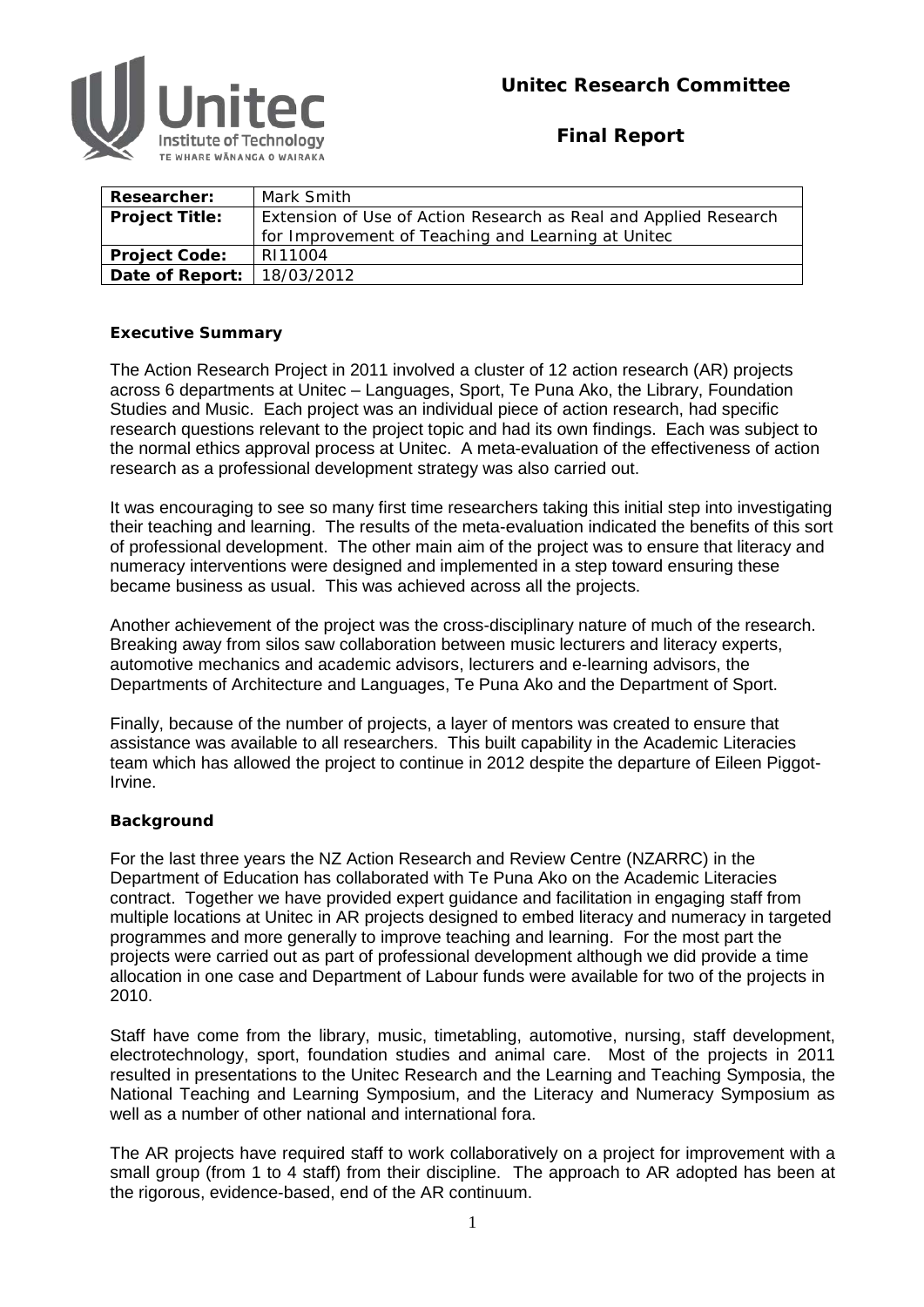Most importantly, the facilitated approach adopted has provided support and guidance for the researchers involved, particularly novice researchers who traditionally flounder when left to determine how they will embark on research activity (and who teach at levels which do not provide a time allowance for research). Each year we have had an increasing number of participants with 18 projects starting in 2012.

The AR approach was chosen because it fits the Unitec intent of being 'Real'. AR is practitioner-based research where participants work on real issues linked to their role and where the outcomes are intended to make authentic improvements.

#### **Aims and Objectives**

*Objectives:*

- To ensure the sustainability of embedding literacy and numeracy in those programmes involved in the action research
- To extend employment of AR as an approach to engage staff in improvement and development-oriented research that aligns with most, if not all, initiatives on the Learning and Teaching Framework (2010-2015) whose key initiatives are to:
- $\triangleright$  Nurture a culture of professional learning and engagement:
- $\triangleright$  Provide integrated support for programme (re)development;
- $\triangleright$  Support appropriate integration of learning technologies in learning and teaching;
- $\triangleright$  Embed academic literacies in learning and teaching;
- $\triangleright$  Harness diverse perspectives in learning and teaching; and
- $\triangleright$  Develop learner resourcefulness and autonomy.

#### **Methodology**

For each individual project there was a different type of data collection, method, analysis and interpretation. The latter elements were strongly guided by the AR expert and projects, in order to proceed, were subject to ethics application scrutiny. Despite variations in method etc, the methodology/approach adopted was identical for all projects, incorporating a number of phases, including:

- *Reconnaissance*, to analyse the existing situation with the topic.
	- For example, if the chosen objective were to improve the way lecturers help students to write reports, a first step would be for the group to complete a review of literature/background material on the topic of 'writing reports' in order to distil the demands and the key indicators for effectiveness for the topic. This might be followed by a variety of data collection techniques (eg interviews, focus groups, surveys, documentary analysis) for examination of how both the students and staff perceive help is provided in writing reports based on the indicators for effectiveness. Analysis of responses would follow alongside reflection on the analysis within the AR group, and recording of what is needed for improvement;
- *Implementation*, to plan for and carry out changes indicated by the reconnaissance analysis.

A detailed action plan is developed to guide improvement carried out within teaching classes. In the AR group, collective recording of progress would occur to compare, contrast and critically reflect on responses. This record would become part of the final project report;

• *Evaluation*, to analyse the impact of the implementation phase changes.

Data is collected to determine effectiveness of the changes/improvements made.

• *Reporting and Presentation,* to draw together the project findings. A formal report is written (and presented) by the AR group. An expectation would be for refereed publications that hold PBRF value to result from this report.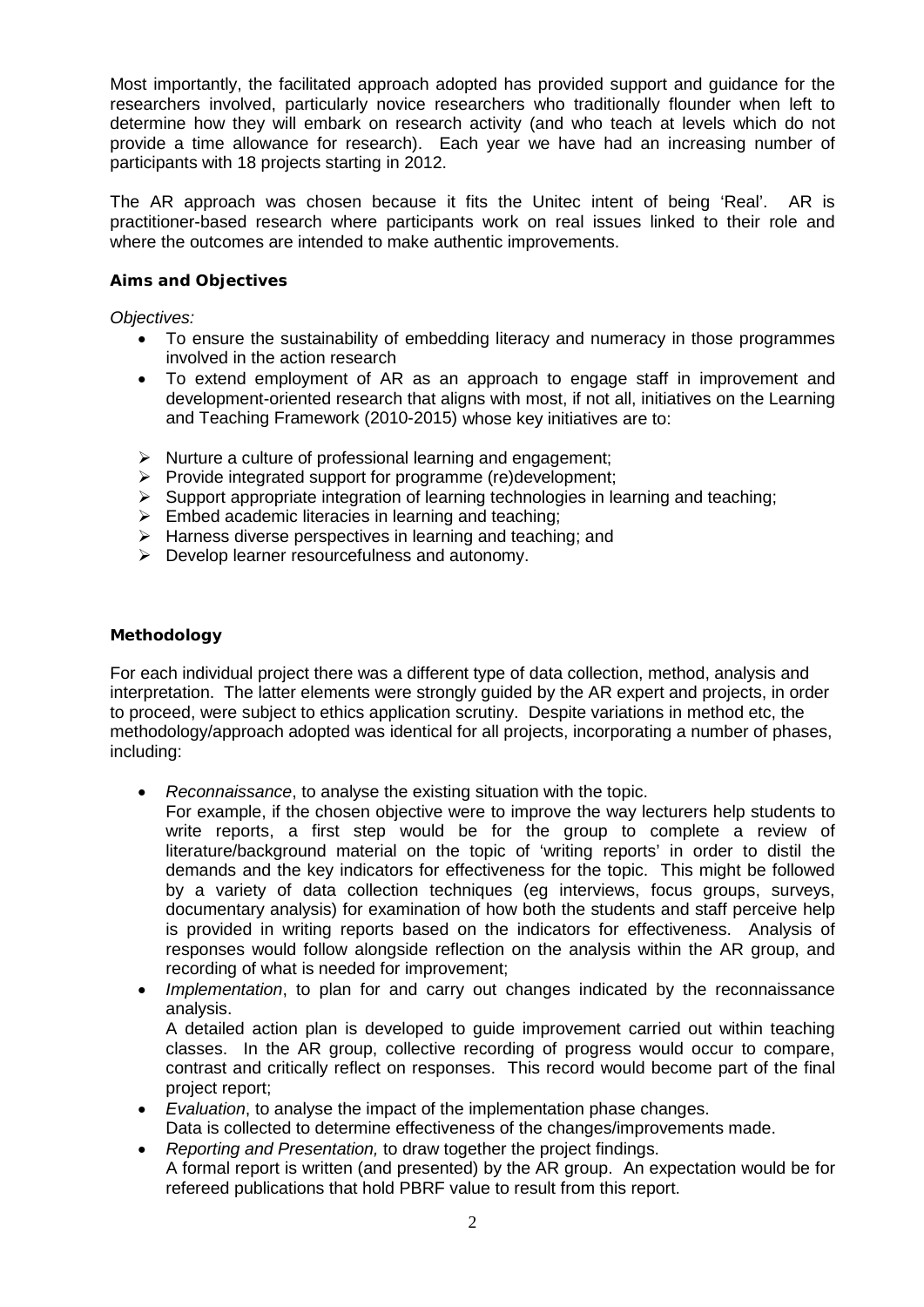#### **Outcomes/findings**

*Outcomes:*

- An improvement in teaching and learning associated with participants in the projects;
- Research projects that have created a research cluster across Unitec departments and directorates;
- Publication of project reports, journal articles, refereed conference papers that would have a positive impact on the building of individual 'evidence portfolios';
- Support for the Living Curriculum and engagement in research on the scholarship of teraching and learning to determine the effectiveness of interventions.
- Collaboration and diversity across the organisation (cross-disciplinary and interdisciplinary);

The individual projects and resulting presentations or publications and three project reports are included in the appendices.

#### **Conclusions**

Given the nature of the individual projects, each one reached it's own conclusions. I have chosen reports for the automotive writing, reading strategies and meta-evaluation as indicative of the outcomes from research. These are included in the appendices.

The feedback on the project as a whole was positive as highlighted in the third report and the fact that 18 projects have been started this year is an indication of staff engagement. Some of these projects are continuations from 2011 while the new ones are with staff who had contact with colleagues who were in the group last year and have decided to take on a project.

The projects, apart from a few driven by TPA staff, are in the SHS faculty and we would like to extend the range to the other faculties.

#### **Implications**

The impacts overlap with many of the outcomes noted under the earlier 'objectives' section. Because the projects are applied in terms of an 'improvement to practice' orientation, they had a direct impact on teaching and learning.

There is no doubt that the outcomes from projects have added to the 'stock of knowledge' in varied areas across Unitec. The use of public presentations and wide dissemination of project reports also adds to this 'stock' both inside and outside the institution.

Many of the proposed projects were based in programmes at levels 2 and 3 and looked at the impact of interventions to improve literacy and numeracy. Data on learner levels and improvement came from TEC's Diagnostic Tool and the progress of students, especially in those programmes where research was done, will inform TEC policy on what expectations in literacy and numeracy improvement should be. These projects addressed many of the government's priorities in terms of embedding literacy and numeracy, youth success and progression and provided evidence to inform future strategy and approaches.

#### **Publications and dissemination**

These have been itemized in the project table in the appendices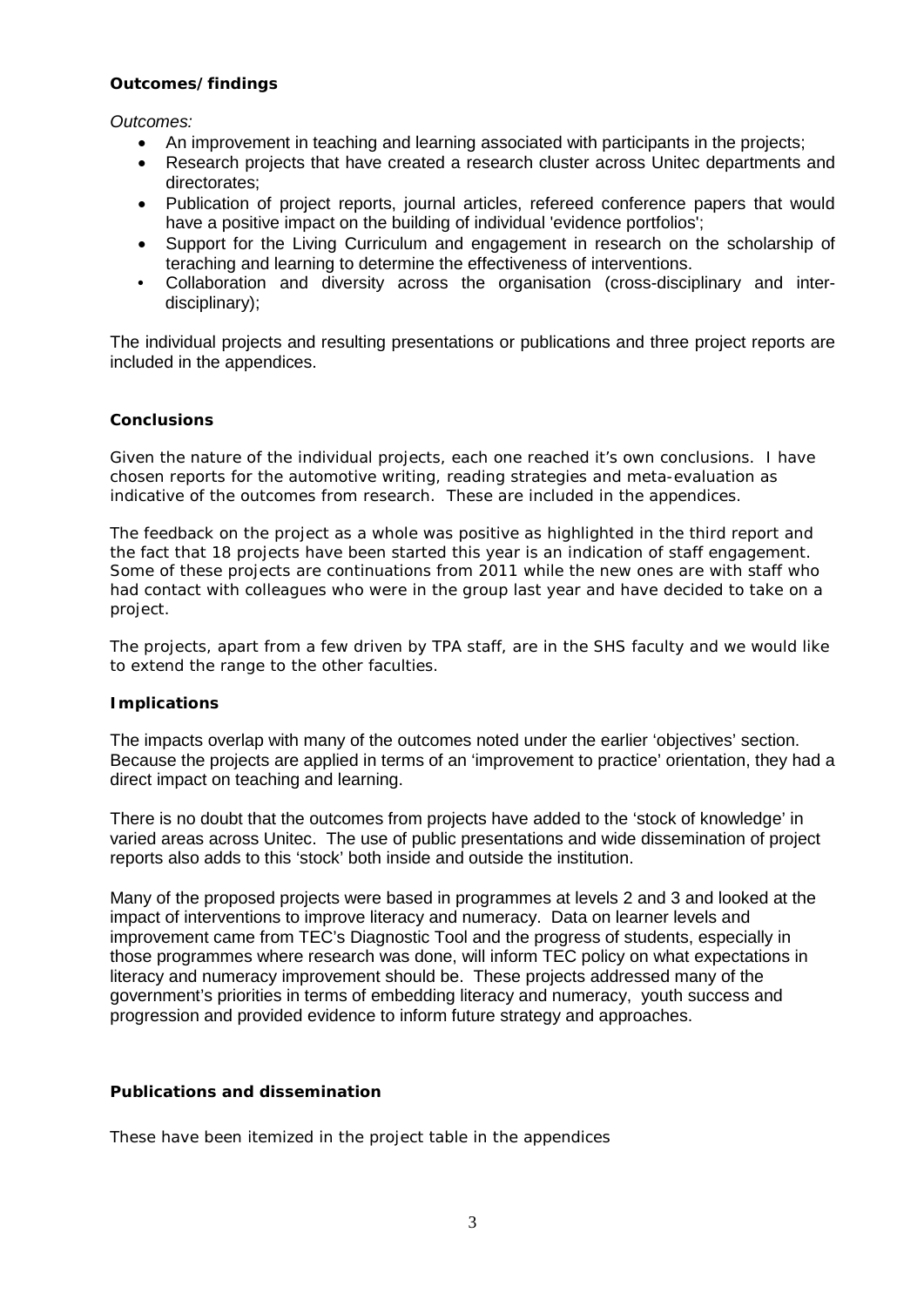**Appendices** 

- **1. Reports from 3 projects**
- **2. Table of research projects**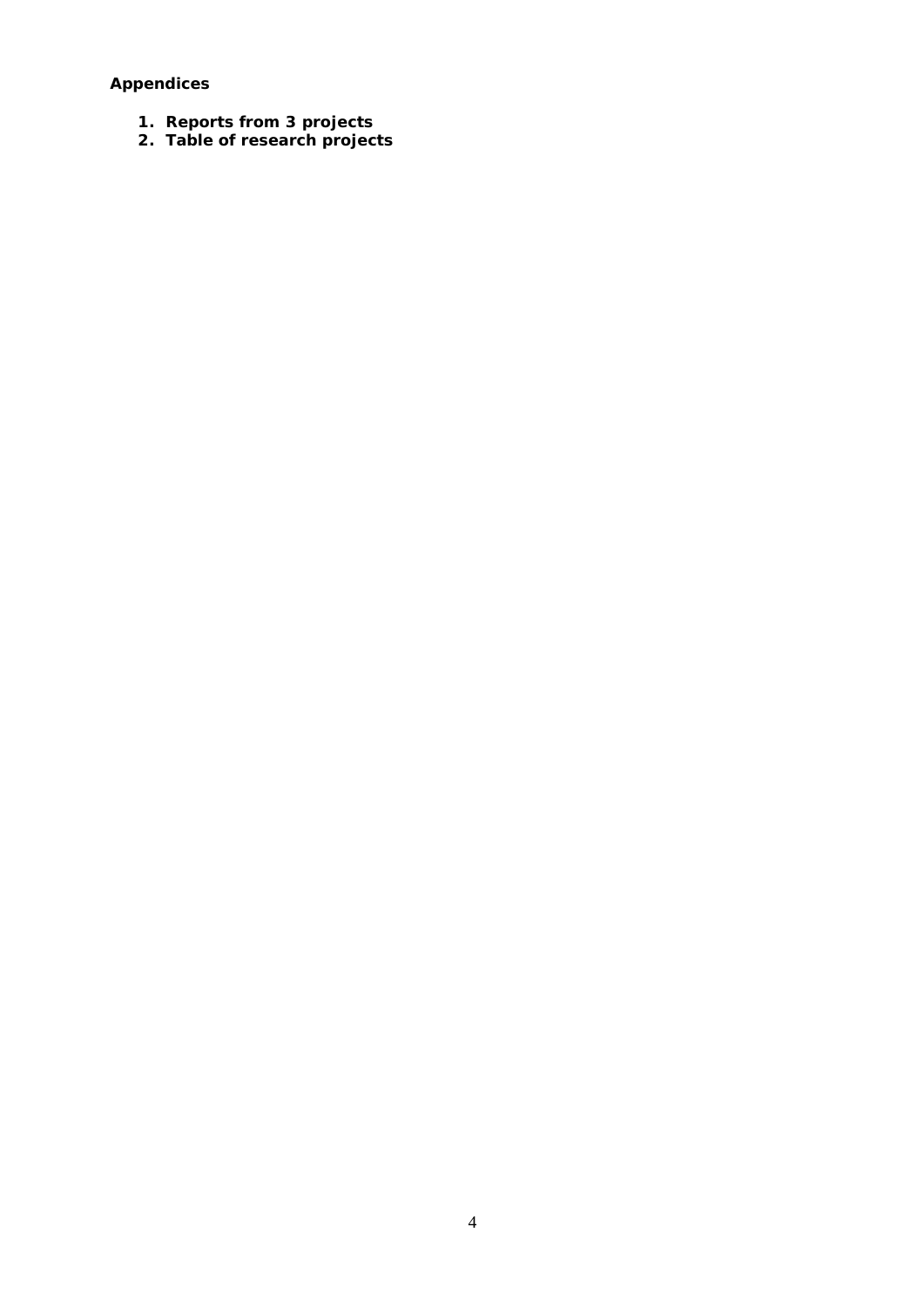# **Appendix 1**

## **1. Action research project – reading strategies Natalie Savery**

I commenced this action research project as part of the Unitec Action Research mentoring group in 2010. Working as an LLN Advisor embedding literacies in the Certificate in Music from 2008 – 2011, I recognised that one of the key needs of these students was reading comprehension. This project was a response to the reading needs of this cohort of students, but was also a pilot intervention examining pedagogy for teaching reading in the LLN vocational classroom. A subsidiary aim was to create a model of reading instruction for tertiary programmes with literacies embedded. I wanted to explore the results of connecting best-practice LLN embedding principles, best-practice reading comprehension instruction, and disciplinary content and teaching.

I used three forms of reconnaissance data collection tools to identify students' reading needs: the AT full on-line adaptive reading assessment, a contextualised music reading diagnostic and an 'Attitudes to Reading' survey. Triangulation of the results from these three forms of data collection showed that reading comprehension and critical reading are key needs of these students. The three most significant reading needs were: making inferences or interpreting, locating information, and identifying main ideas in text. Based on this data, I planned a reading intervention that I delivered with the music lecturer using a team teaching approach. A key component of the action research process was the dialogue between the music lecturer and I as we worked together and reflected on the reading intervention.

At the end of the 12 week intervention I used two forms of data collection to evaluate the reading intervention. The evaluation tools included the AT full on-line adaptive reading assessment and a student survey questionnaire. The evaluation showed slight student reading gains and positive descriptive student feedback on the reading teaching intervention. Comparative analysis of student reading errors on the AT pre and post assessments demonstrated improvement through the targeted components of reading. I felt that contextual constraints reduced the possibility for more significant levels of student reading gains. These contextual constraints or limitations included the 16 week one semester time frame, the limited time dedicated to reading skills instruction and reading skills development within a primarily vocational programme, the minimal degree of 'embeddedness' of LLN across the breadth of the Certificate in Music programme. For this cohort of students, social and behavioural issues, including drug use, also affected reading results.

The pilot cycle of action research will be published in the Journal of Academic Language and Learning (JAALL) in January, 2012. As the results showed only slight reading gains, I taught the intervention again with a new cohort of music students in semester 1, 2011. Results of the intervention in semester 1, 2011 again showed slight overall reading gains. Because the results were once more reasonably positive, I was encouraged to undertake a second cycle of action research in semester 2, 2011 with a larger cohort of students across two disciplines: music and business. I am currently writing up this latest cycle of action research.

#### *Research published*

Natalie Savery *Targeted reading comprehension strategies instruction for raising reading levels in tertiary contexts* http://journal.aall.org.au/index.php/jall/article/view/181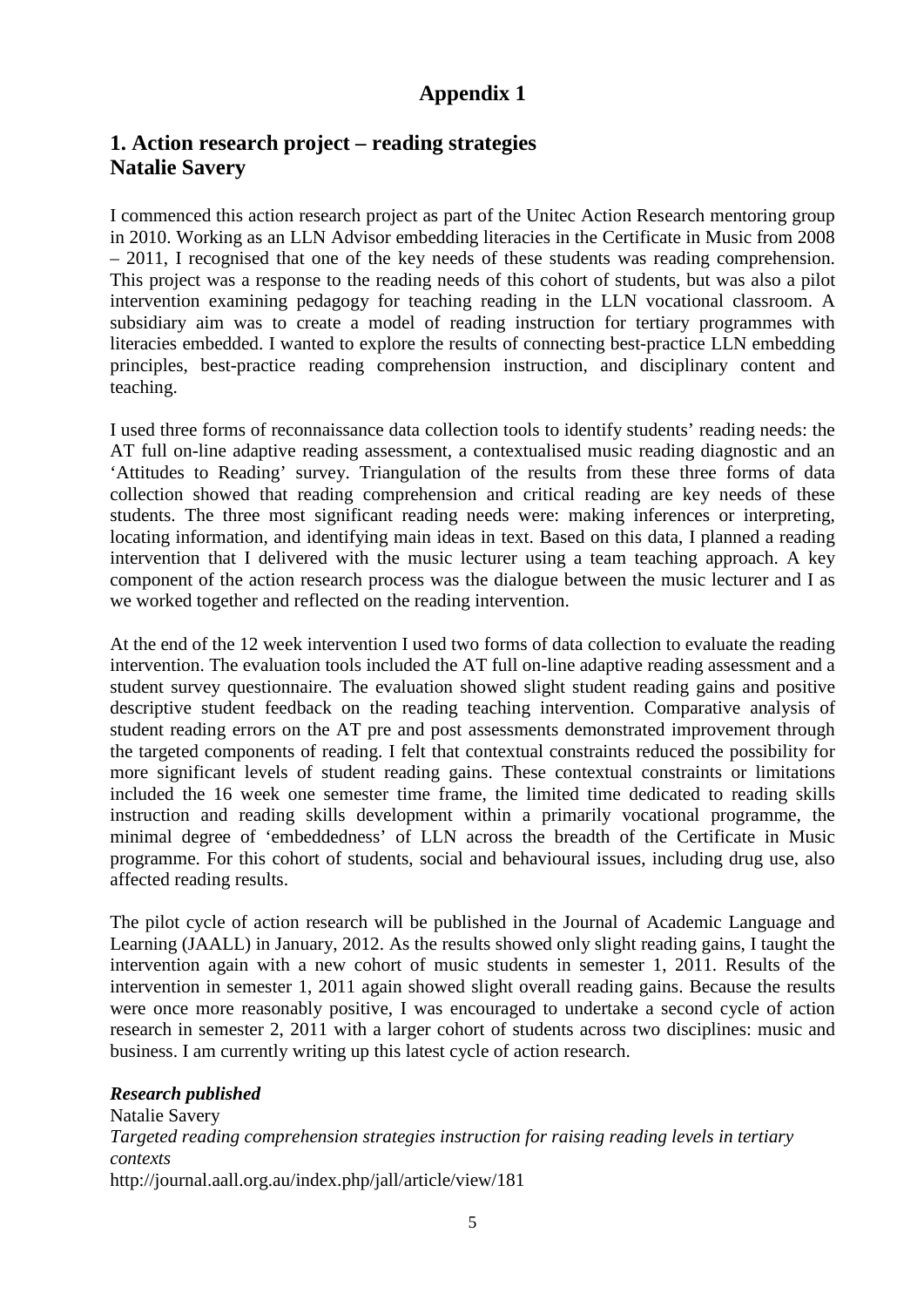# **2. Action research project – writing with blogs in automotive Nick Marsden**

## **Blogging as a way of** *smuggling* **writing into a course**

We needed to promote literacy in a level three automotive course. Traditionally, little if any writing is done on automotive courses. Our challenge was, how to get vocational trades tutors to start thinking about teaching the skill of writing when encouraging writing was something they'd never considered to be part of their brief.

K**nowing what to do** sometimes means trying something different. An action research project was wrapped around this and the results have been published in ASCILITE's A-Jet journal

Automotive students were encouraged to use blogs to reflect on practical work and to write up workshop tasks. They captured their coursework using video cameras, and were able to add their blogs along with footage of themselves repairing cars, and to use these in their e-portfolios. Engagement went up immediately. Students took pride in the fact that they were using multimedia to showcase their learning. Because we set it up this way, the students didn't complain about writing.

Some of the student power-point presentations were excellent, and usually included film of them working on repair procedures, typically 'pimped' with fly-ins, music, and voice-over. We found this a wonderful way for students to explore their learning collaboratively. Acts of writing increased, and with a little management of blogging tasks, students could be encouraged to reflect critically on what they did. Engagement in writing was enhanced relatively painlessly. When you consider that many of the students had not fared well at school, it represents progress. The other surprise finding was that the more the students were invited to blog about workshop tasks, the more they were happy to write.

We shared our research with several institutions, including Bay of Plenty Polytechnic, Northtec and UCOL. We also presented at a number of symposia.

*Thank you so much for your time and those of the other staff. I left feeling enthused and motivated, so congratulations for taking a traditionally hard area and creating a remarkable breakthrough in delivery style. I am reporting to my exec on the visit and I would expect more interest from our Applied Technology School. Once again many thanks only wish I had more time.* Duncan Bay of Plenty Polytechnic

## *Research published*

Nick Marsden and Eileen Piggot-Irvine *Using blogging and laptop computers to improve writing skills on a vocational training course* <http://www.ascilite.org.au/ajet/ajet28/marsden.html>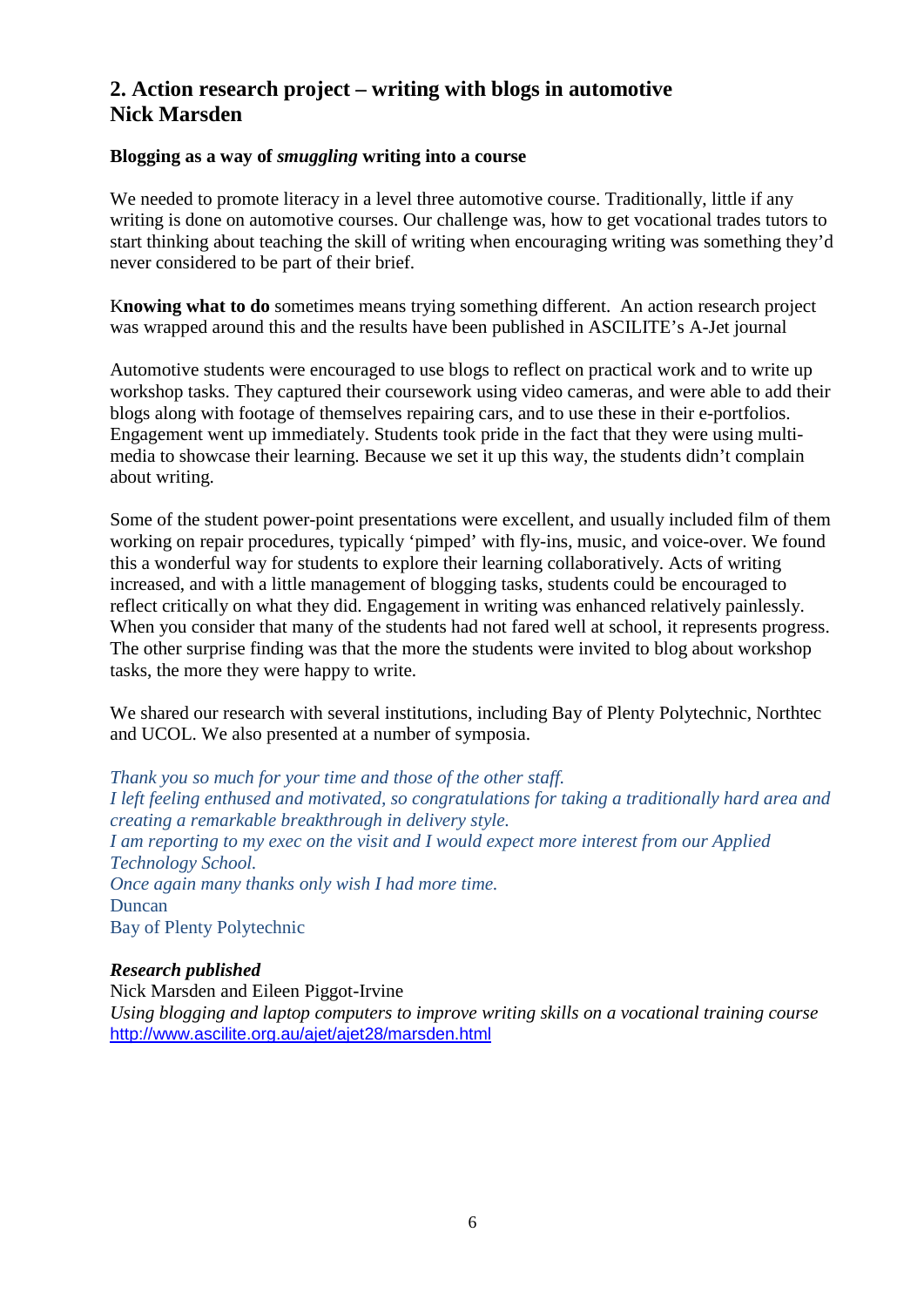# **3. Action research project – meta-evaluation Bettina Schwenger**

Each year the Academci Literacies Team completes an evaluative impact study of the Literacy and Numeracy Action Research Projects. Feedback indicates that the projects provide a space, a structured framework and good support for exploring new teaching ideas around embedding literacy and numeracy. Teachers can be as self-directed as they like, however, mentoring is available when needed. All participants have presented about their experiences and projects. All commented that the intervention has been successful, helpful or useful for students. This project is a significant part of Unitec building research capability in its staff.

## **Voices of the participants:**

*"It has helped me to accept that teaching is interminably challenging and that there are no quick fixes."* 

*"Other professional development initiatives are on the side. The Action Research Project sits alongside the teaching and is part of the process."* 

*"It gave me space to think and reflect rather than trying to improve blindly."* 

*"I think the process encouraged us to be even more explicit with the learners and , while some learners still struggled to achieve, the grades were reasonably high and the quality (of their writing) does seem to have improved. My teaching has become more self-reflective and critical."*

## *Research published*

Bettina Schwenger *Utilising action research and enquiry processes to achieve sustainable academic development* [\(http://www.herdsa.org.au/wp](http://www.herdsa.org.au/wp-content/uploads/conference/2010/papers/HERDSA2010_Schwenger_B.pdf)[content/uploads/conference/2010/papers/HERDSA2010\\_Schwenger\\_B.pdf\)](http://www.herdsa.org.au/wp-content/uploads/conference/2010/papers/HERDSA2010_Schwenger_B.pdf)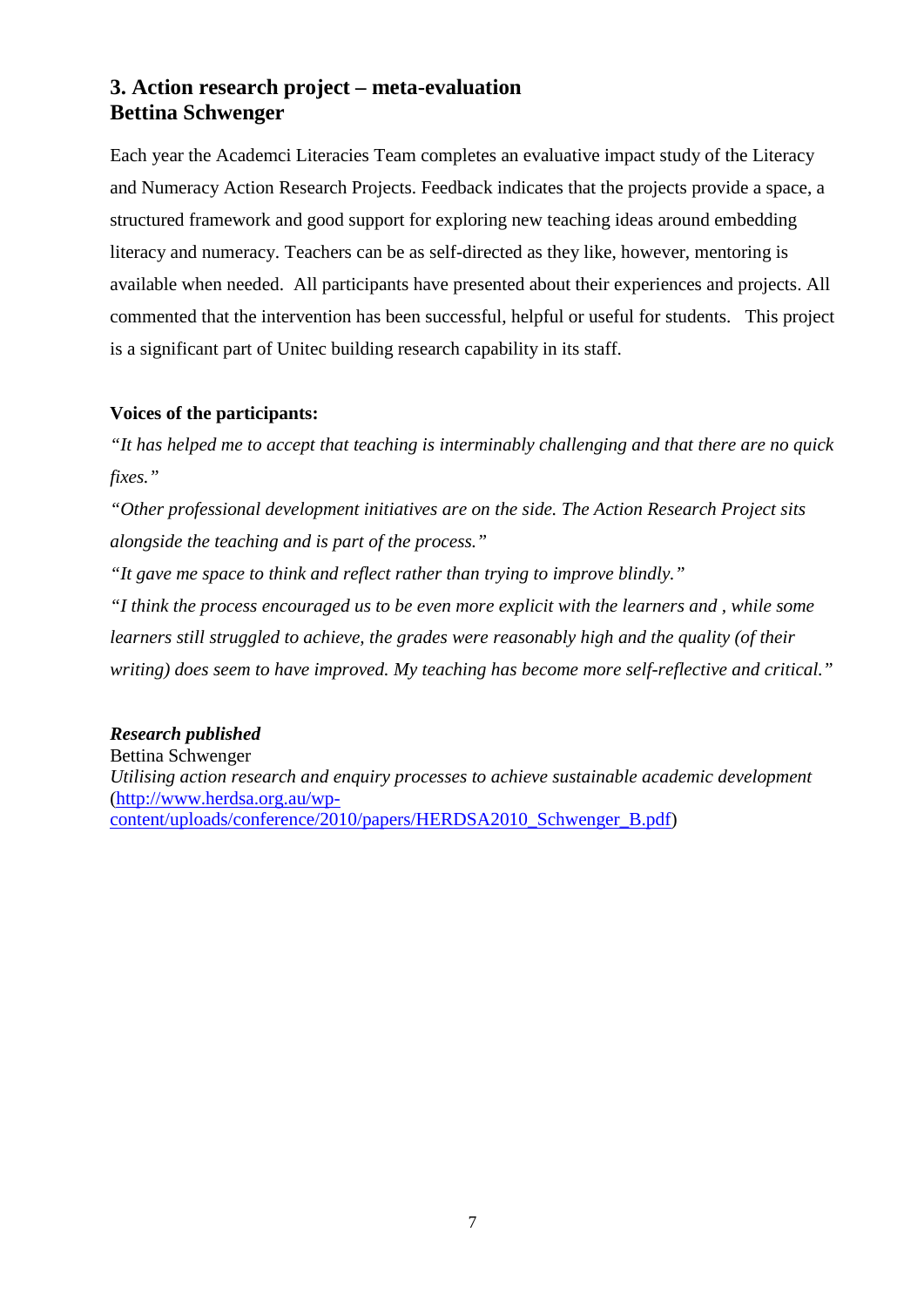# **Appendix 2**

# **Action research projects**

|                | <b>Researchers</b>                           | Project                                                                                                                                                                                  | <b>Department</b>        | <b>Presentation and publication</b>                                                                                                                                                                                                                                   |
|----------------|----------------------------------------------|------------------------------------------------------------------------------------------------------------------------------------------------------------------------------------------|--------------------------|-----------------------------------------------------------------------------------------------------------------------------------------------------------------------------------------------------------------------------------------------------------------------|
|                | Rob Hooper                                   | Investigating visual literacy with design students                                                                                                                                       | Design and<br>Foundation |                                                                                                                                                                                                                                                                       |
| $\mathfrak{2}$ | Marlene White                                | How can we increase our older Chinese learners'<br>confidence, participation and success in spoken English?                                                                              | Languages                | Group presentation 2011 United Research Symposium                                                                                                                                                                                                                     |
| 3              | Marcus Thompson                              | What strategies are most effective in supporting Saudi<br>students' academic development in mainstream, degree-<br>level programmes                                                      | Languages                |                                                                                                                                                                                                                                                                       |
| $\overline{4}$ | Penny Dugmore                                | How can we increase the engagement of our distance<br>students with library resources and services using elearning<br>methods, tools and environment to improve information<br>literacy? | Library                  | Individual presentation Ascillite Conference                                                                                                                                                                                                                          |
| 5              | Nick Marsden, David<br>Clarke                | Writing in the Certificate in Automotive and Mechanical<br>Engineering                                                                                                                   | Automotive, TPA          | Journal publication - Australian Journal of Educational<br>Technology 28 (1)<br>Report on National Centre of Literacy and Numeracy for Adults<br>http://literacyandnumeracyforadults.com/content/search?Search=<br>true&SearchText=marsden&SubTreeArray[]=2           |
| 6              | Kay Hammond                                  | An action research project to initiate and evaluate the<br>development of an e-learning activity for developing<br>paraphrasing skills.                                                  | <b>TPA Waitakere</b>     | Group presentation 2011 United Research Symposium<br>Individual presentation 2011 United Teaching and Learning<br>Symposium<br>Tertiary Education Research in NZ Conference<br>Association of Tertiary Learning Advisors of Aotearoa New<br><b>Zealand Conference</b> |
| 7              | John Hatet                                   | Corpus vocabulary in an architectural degree                                                                                                                                             | Languages                |                                                                                                                                                                                                                                                                       |
| 8              | Tabitha Roder,<br>Nicoletta Rata-<br>Skudder | eLCC Community 2.0 Project - the next phase: Increasing<br>ELCC community particiption, perception of capability<br>and confidence                                                       | <b>TPA</b>               |                                                                                                                                                                                                                                                                       |
| 9              | Joce Service,<br>Margaret Bade               | How effective is a task based approach for supporting adult<br>elementary level ESOL learners in speaking English<br>outside the classroom?                                              | Languages                | Group presentation 2011 United Research Symposium<br>Individual presentation United Teaching and Learning<br>Symposium                                                                                                                                                |
| 10             | Natalie Savery                               | Examining the effect of reading comprehension strategy<br>instruction to raise comprehension and reading levels                                                                          | <b>TPW</b>               | Individual presentation 2011 United Teaching and Learning<br>Symposium                                                                                                                                                                                                |